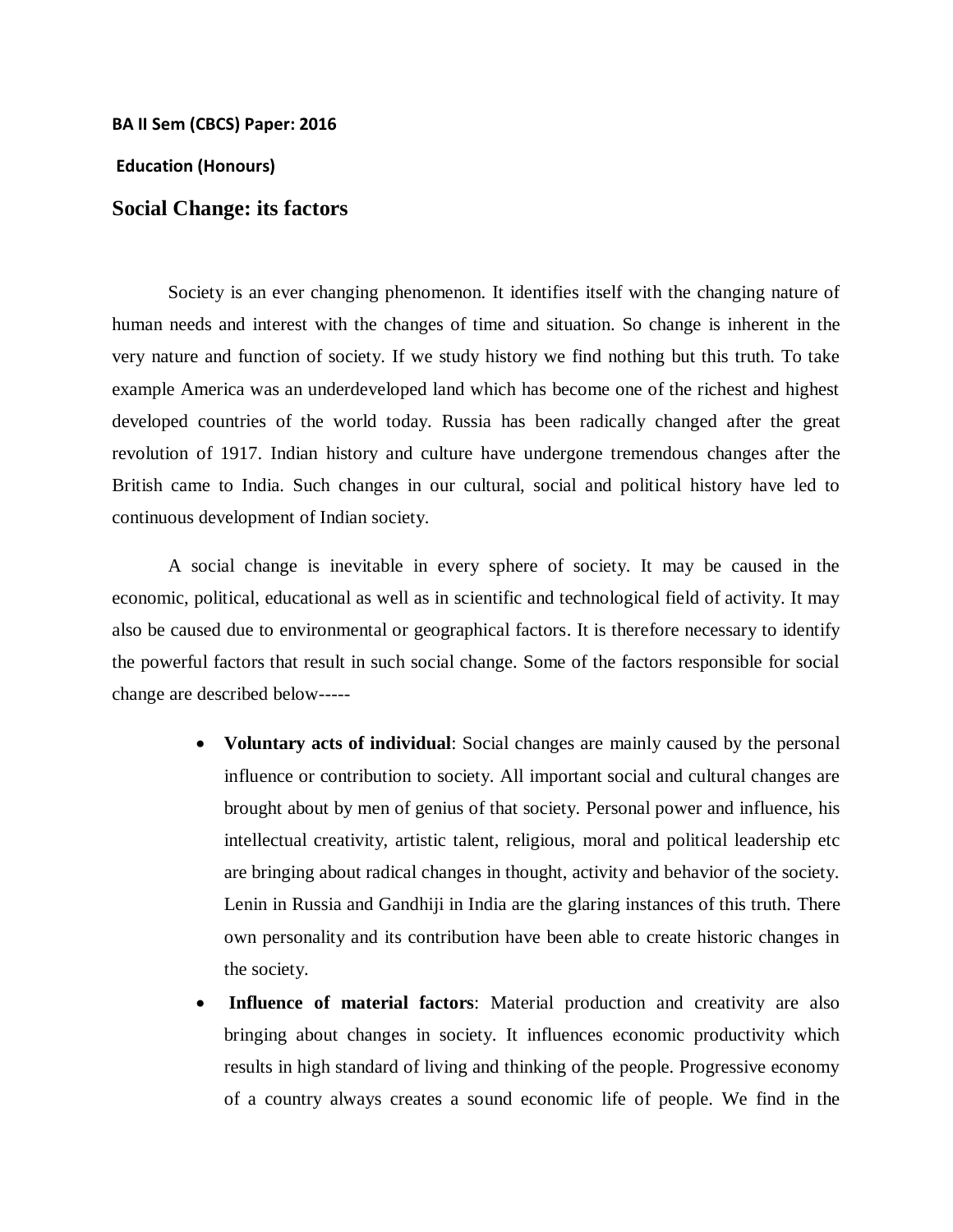society the broad classification of "haves and have-nots". Economy therefore brings about changes and improvement in our life style.

- **Influence of ideas and ideologies**: The worlds of ideas are capable of bringing about social changes without the people being aware of it. Ideas are capable of changing the mind and attitude of the people towards goodness as well as badness. Here also history may be the guide to us. The present ideas of liberty, equality, fraternity and justice have been able to exercise good effect of our social changes. Similarly the political ideologies like fascism, communism, socialism, capitalism etc. have their respective impact on the changing pattern of society.
- **Influence of physical environment**: By physical environment we mean geographical situation or topographical condition of a country. Such environments are capable of bringing about changes in society or in the country. The great volcanic eruption of Yokokoma was chiefly responsible for development of a new kind of architecture in Japan. Fertility of Nile region has been responsible for growth of Egyptian culture. So climatic condition, fertility of the land, topographical condition, communication facility etc. of our physical environment are going to have their respective control over the life and activity of society.
- **Effect of cultural diffusion**: Social changes are at present mainly due to cultural diffusion among different group of people in society. A society which is usually isolated from other society is more or less static and unchanged. On the contrary the society which has inter-relationship with other improved societies may adopt desirable cultural traits and avoid the undesirable one. To take example in India in the recent years the religious doctrines and ideals are gradually leaning towards secularism in our social life. Religious minded Indian people are now in favour of such changes due to diffusion of culture and knowledge in India.
- **Impact of science and technology**: Science and technology at present have become highly instrumental in bringing about social change and development. These two factors are rapidly modernizing our thought, activity and the way of our life. With the advancement of science and technology the life of the urban society has undergone radical changes. As a result people have moved from the farm to the factory, from the countryside to the big industrial cities and towns.